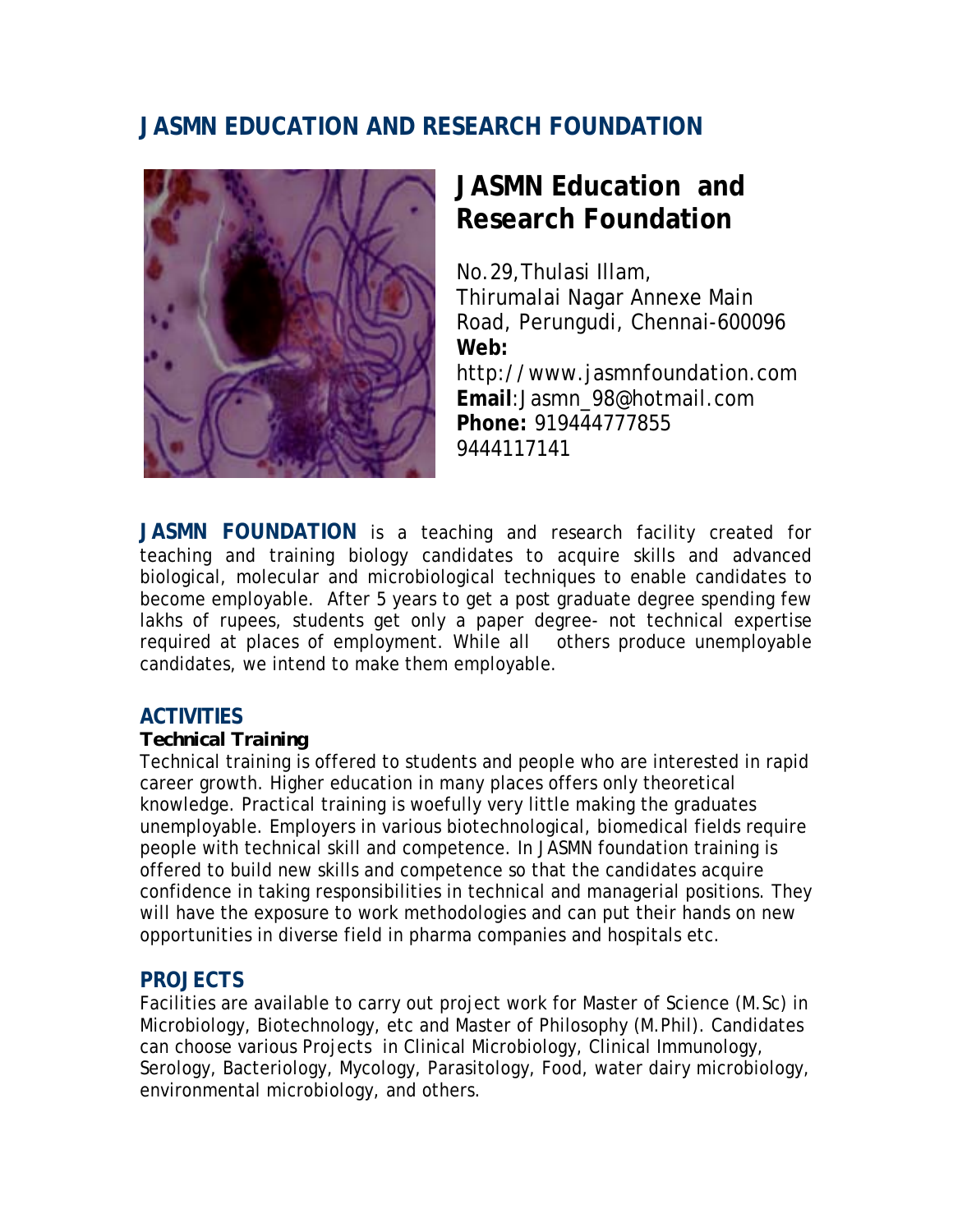

Eminent Scientists guide the candidates for their project work. Planning and execution of project work will be closely monitored and candidates will acquire technical expertise in the chosen field of work and also the confidence. The project work could be done as a summer project during vacation months, or regular project for a semester of 6 months or shorter version of 3 months

# **PRACTICAL TRAINING IN MICROBIOLOGY**

Theoretical knowledge in Microbiology is not sufficient to practice Microbiology. One must be proficient in handling microbiological techniques. There is no use being good in performing tests with kits supplied by companies. One becomes "kittologist" rather than Microbiologist. By becoming a kittologist one becomes only a repeater-becomes a blind performer of steps. One can not device one's own things and find solution to a problem

Plenty of problems arise in every microbiological situations where new microbes spring up surprises every now and then in human and animal health, industrial and other situations. Individuals must handle all types of microbes and identify them. Practical training is provided by eminent and experienced persons in the field with necessary background theory. Personal attention will be provided.

Students from Tamilnadu Universities can get the benefit.

# **JASMN EDUCATION AND RESEARCH FOUNDATION** *One of the best training centers forMicrobiology*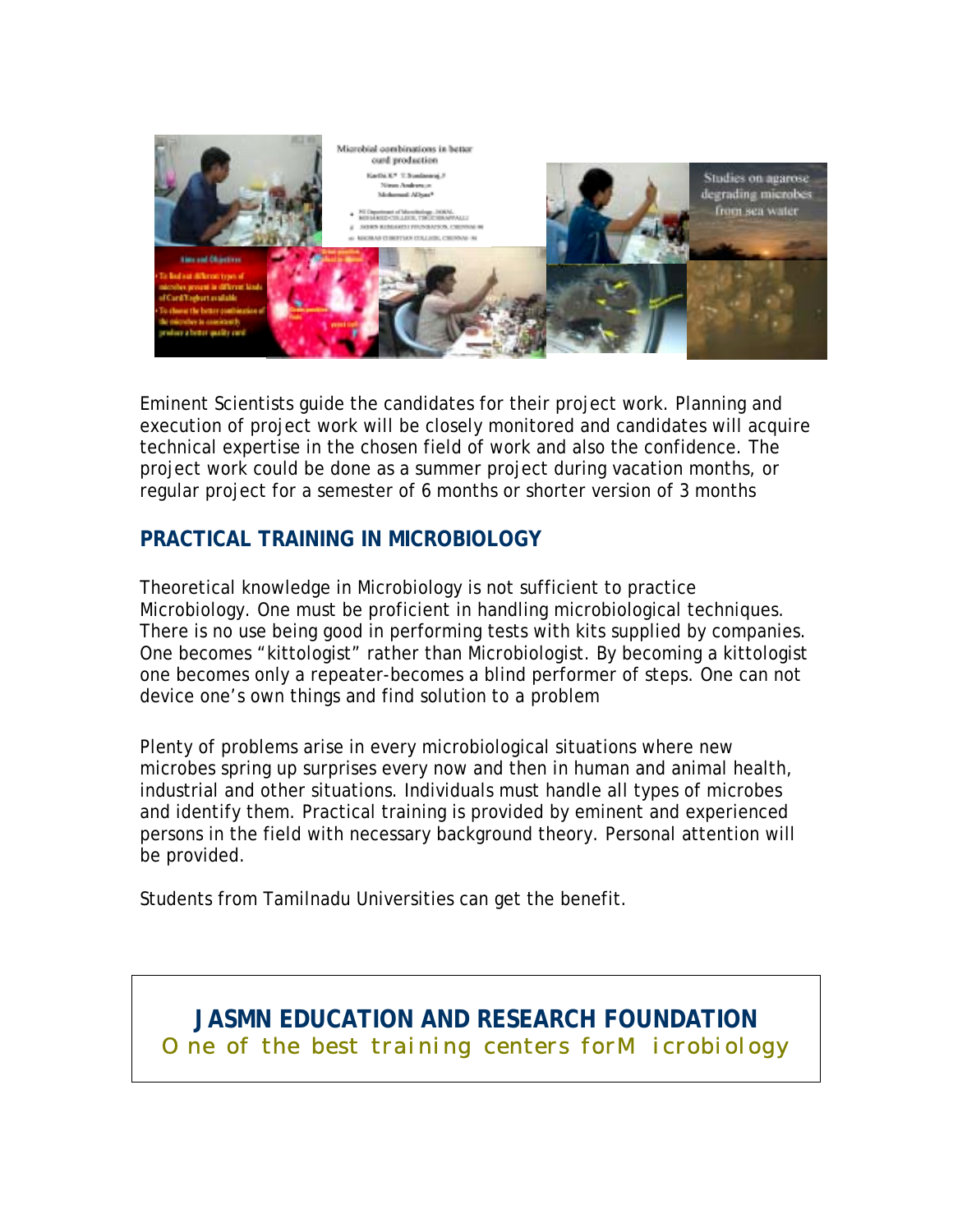# **SUMMER TRAINING**

# HANDS ON TRAINING:

## **MICROBIOOGY, BIOTECHNOLOGY, MOLECULARBIOLOGY**

(TESTS WHICH WILL BE USEFUL IN FUTURE PROJECT WORK)

## **MODULE 1**

#### **GENERAL ASPECTS**

- 1. STERILIZATION OF MATERIALS (with principle and procedures)
	- 1. Moist heat
	- 2. Dry heat
	- 3. Filtration
	- 4. Quality control
- 2. PREPARATION OF MEDIA (With principles and procedure
	- 1. Basal medium
		- 2. Enriched medium
		- 3. Selective medium
		- 4. Enrichment medium
- 3. BACTERIAL GROWTH- ISOLATION AND PLATING **TECHNIQUES** 
	- 1. Various methods of streaking and isolation
- 4. DETERMINATION OF TOTAL VIABLE COUNT
	- 1. Pour plate technique
	- 2. Miles and Mishra's method
	- 3. Surface plating method
- 5. GROWTH KINETICS STUDIES
	- 1. Determination of optical density
- 6. BACTERIAL IDENTIFICATION BIOCHEMICAL TESTS
- 7. DEMONSTRATION OF VARIOUS ENZYME ACTIVITIES
- 8. ANTIBIOTIC SUSCESPTIBILITY TESTING
- 9. MIC DETERMINATION
- 10. ESBL, METALO PROTEASES DETECTION
- 11. PLASMID ISOLATION
- 12. PLASMID DEMONSTRATION GEL ELECTROPHORESIS

**Techniques: 1-12, 4 weeks Techniques: 1-5 10 days Techniques : 1-5,8,9 15 days Techniques: 8-12 15 days** 







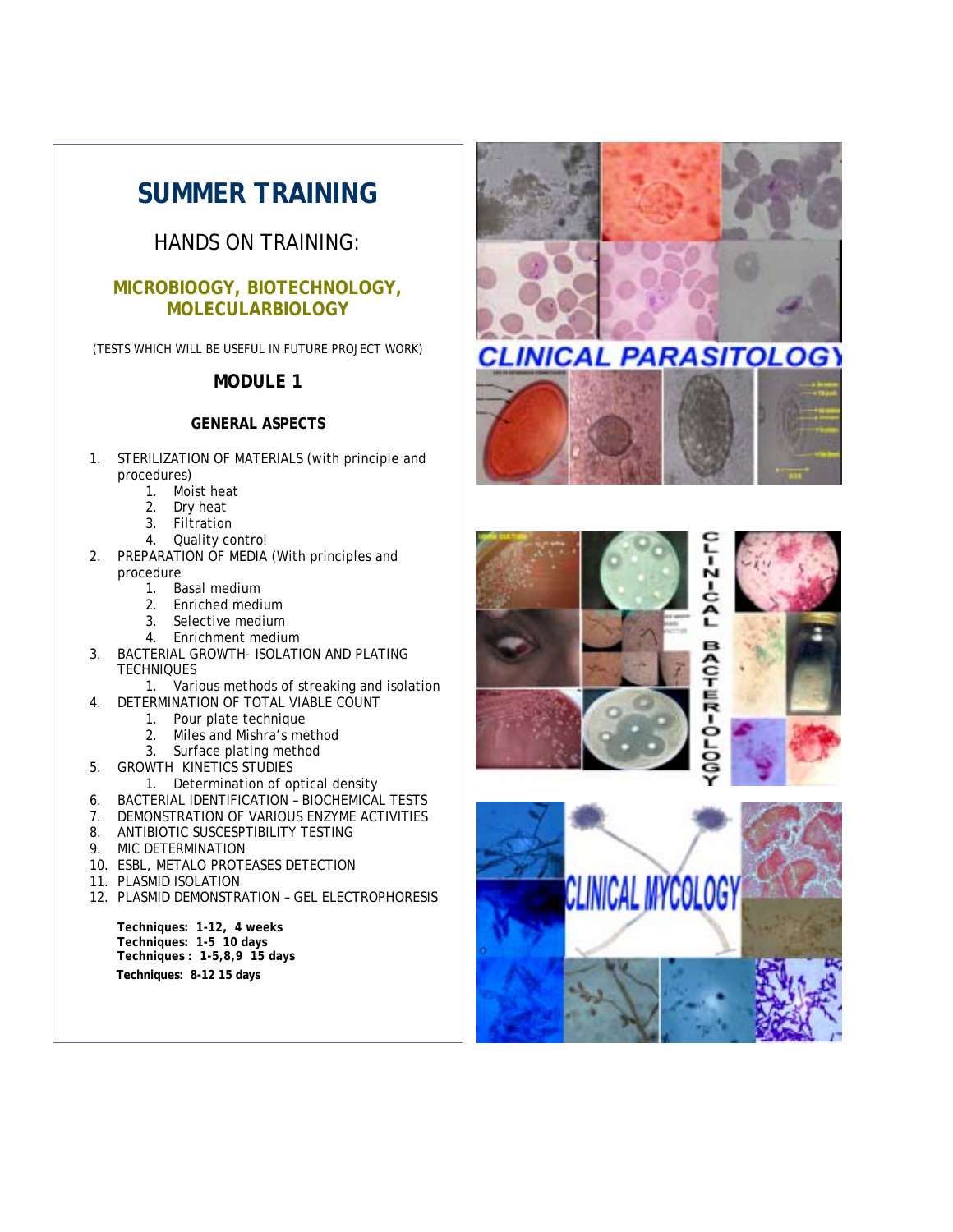



#### **MODULE 2 CLINICAL BACTERIOLOGY**

- 1. Sterilization techniques
- 2. Preparation of media
- 3. Staining techniques
- 4. Antibiotic susceptibility testing disc
- 5. MIC determination
- 6. ESBL DETECTION
- 7. PROCESSING OF URINE AND REPORTING
- 8. PROCESSING OF SPUTUM AND REPORTING
- 9. PROCESSING OF VAGINAL SWAB AND REPORTING
- 10. PROCESSING OF THROAT SWAB AND REPORTING
- 11. PROCESSING OF WOUND SWAB /PUS AND REPORTING
- 12. BLOOD CULTURE TECHNIQUES
- 13. PROCESSING OF BODY FLUIDS AND REPORTING
- 14. PROCESSING OF STOOL SAMPLE AND REPORTING

**Techniques: 1-14: 8 weeks Techniques: 1-8 :4 weeks Techniques: 5-8 15 days** 

## **MODULE 3** MOLECULAR BIOLOGY TECHNIQUES

- 1. STERILIZATION OF MATERIALS
- 2. PREPARATIONOF MEDIA AND ISOLATION TECHNIQUES
- 3. VIABLE COUNT
- 4. GROWTH KINETICS
- 5. ISOLATION OF PLASMIDS
- 6. GELELECTROPHORESIS TECHNIQUES
- 7. DNA ISOLATION AND DEMONSTRATION
- 8. PCR TECHNIQUES

**Techniques: 1-8, 4 weeks Techniques: 5-8, 15 days Techniques: 7-8, 10 days Techniques : 1-4, 10 days**

## **MODULE 4** IMMUNOLOGICAL TECHNIQUES-BASICS

- 1. Agglutination tests
	- a. Haemagglutination test blood grouping
	- b. Bacterial slide agglutination test
- 2. Widal test
	- a. Principle, test and interpretation
- 3. Brucella agglutination test a. Principle, test and interpretation
- 4. VDRL/RPR test a. Principle, test and interpretation
- 5. TPHA test
- a. Principle, test and interpretation 6. ELISA test
	- a. Principle, test and interpretation

**Techniques : 1-6, 15 days**